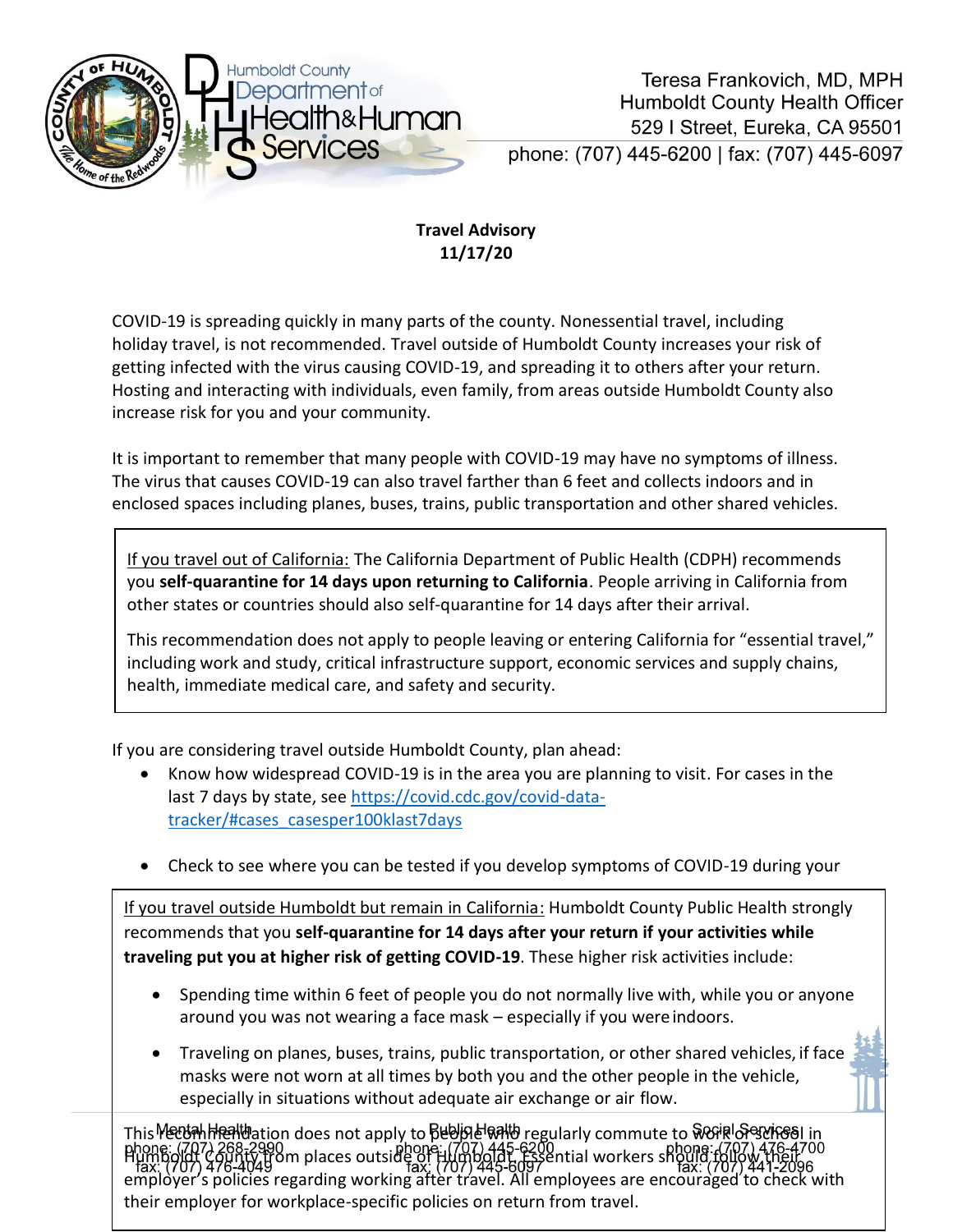trip. For a list of symptoms see [https://www.cdc.gov/coronavirus/2019](https://www.cdc.gov/coronavirus/2019-ncov/symptoms-testing/symptoms.html) [ncov/symptoms-testing/symptoms.html](https://www.cdc.gov/coronavirus/2019-ncov/symptoms-testing/symptoms.html)

- People at high risk of severe COVID-19 disease should be particularly careful about traveling outside of Humboldt County. Reconsider or adjust your travel plans if you are in one of these groups:
	- o People who are older, smoke or are overweight
	- o Pregnant women
	- $\circ$  People with certain medical conditions like diabetes, heart problems, COPD, cancer, weakened immune systems and sickle cell disease
	- o Reconsider travel or adjust your travel plans if you will be traveling with someone who cannot wear a mask consistently, including children under 2 years who should not be wearing a mask.

DO NOT travel if you are sick. You could spread COVID-19.

If you have COVID-19 symptoms, get tested and wait for a negative test before you start your trip.

If you must travel, reduce your risk:

- Wear a face mask and stay 6 feet away from people you do not live with, including family
- Avoid spending time indoors with people you don't normally live with, including family members, to the extent possible. The risk of COVID-19 infection is much greater indoors than outdoors because the virus that causes COVID-19 can travel in the air and collect indoors and in enclosed spaces. If you must spend time indoors, choose a larger room that is well-ventilated or where windows and doors can be opened and wear a face mask at all times
- Try to limit the number of people you interact with. For example, if you are visiting family, avoid in person visits with their neighbors or friends
- Don't share vehicles with people you don't live with. If you must share a ride, try to ride with the same people each time, make sure everyone wears a mask, open windows and maximize outdoor air circulation as much as possible
- Avoid or limit holiday meals or gatherings with people you don't normally live with, including family members. Eating and drinking together is higher risk because people have their masks off, are more likely to touch their mouths while eating, often sit within 6 feet of each other and talk while eating, creating more respiratory droplets. If you do have a holiday gathering, it is safer for people in different households to eat outdoors at least 6 feet apart and wear masks when they are not eating or drinking.